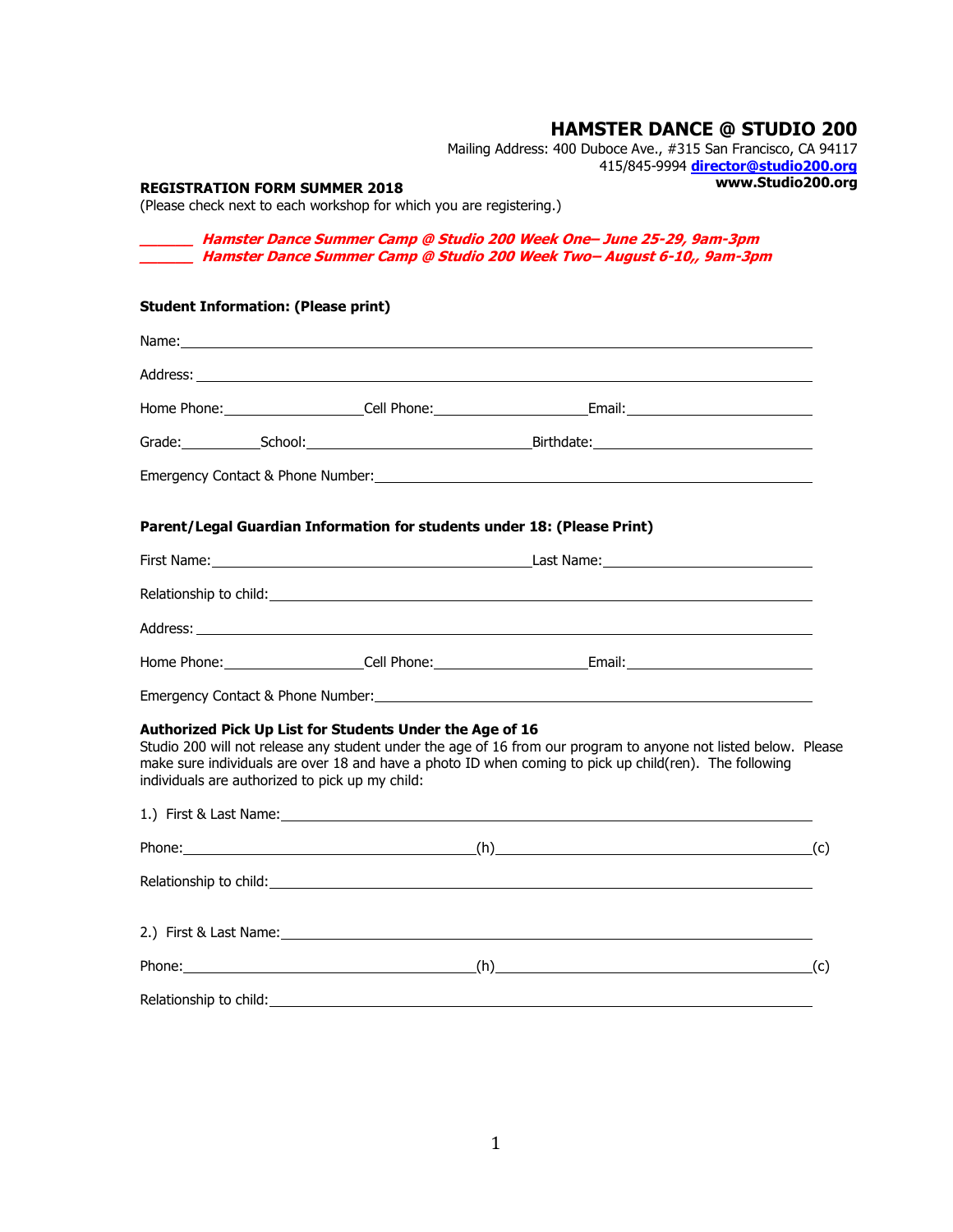### **SUMMER 2018**

#### **STUDIO 200 POLICIES AND PROCEDURES SUMMER 2018**

Please read and sign at the bottom as an acknowledgement that you have and understand the policies of Studio 200:

#### **LOCATION:**

**Studio 200**, 301 Eighth Street at Folsom, San Francisco, CA 94103 (Above California Carpet) Just three blocks from Market Street, BART and MUNI. Accessible by MUNI Bus #12. Click here for directions and pictures:<http://www.mjdc.org/lab.html>

#### **CLASS TIME, DATED AND COST:**

Please check the workshops for which you are registering. Full payment and completed registration forms must be received prior to the first day. Space is limited.

- п **Hamster Dance Academy Week One: June 25-29(9am-3pm, M-F) \$300 per student**
- 0 **Hamster Dance Academy Week Two: August 6-10 (9am-3pm, M-F) \$300 per student**

#### **Hamster Dance Academy Week One & Two: June 25-29 and August 6-10 (9am-3pm, M-F) \$575 per student**

**METHOD OF PAYMENT:** Only cash, checks, and money orders are accepted. Make checks payable to Hamster Dance Academy.There is a \$35.00 fee for returned checks.

**ABSCENCES:** If a student is absent, tuition will not be refunded for missed classes.

**STUDENT/PARENTPROTOCOL:** Students and Parents are expected at all times to maintain a manner that is respectful to Studio 200, its staff, students, and its policies. Studio 200 reserves the right to dismiss or refuse business to anyone not adhering to this policy.

**PICK UP:** Children under the age of 16 must be picked up immediately following each class. There will be a late fee of \$5.00 per minute for pick ups after the scheduled end of class. There will be a late fee of \$10.00 per minute after 10 minutes after the hour. If your child has not been picked up 30 minutes past the end of class, we are required by law to contact Child Protective Services (CPS). **PLEASE NOTE: LATE FEES ARE IN EFFECT UNTIL THE STUDENT IS PICKED UP!**

I have received, read, acknowledge, and will abide by the preceding agreement.

Date

Parent Signature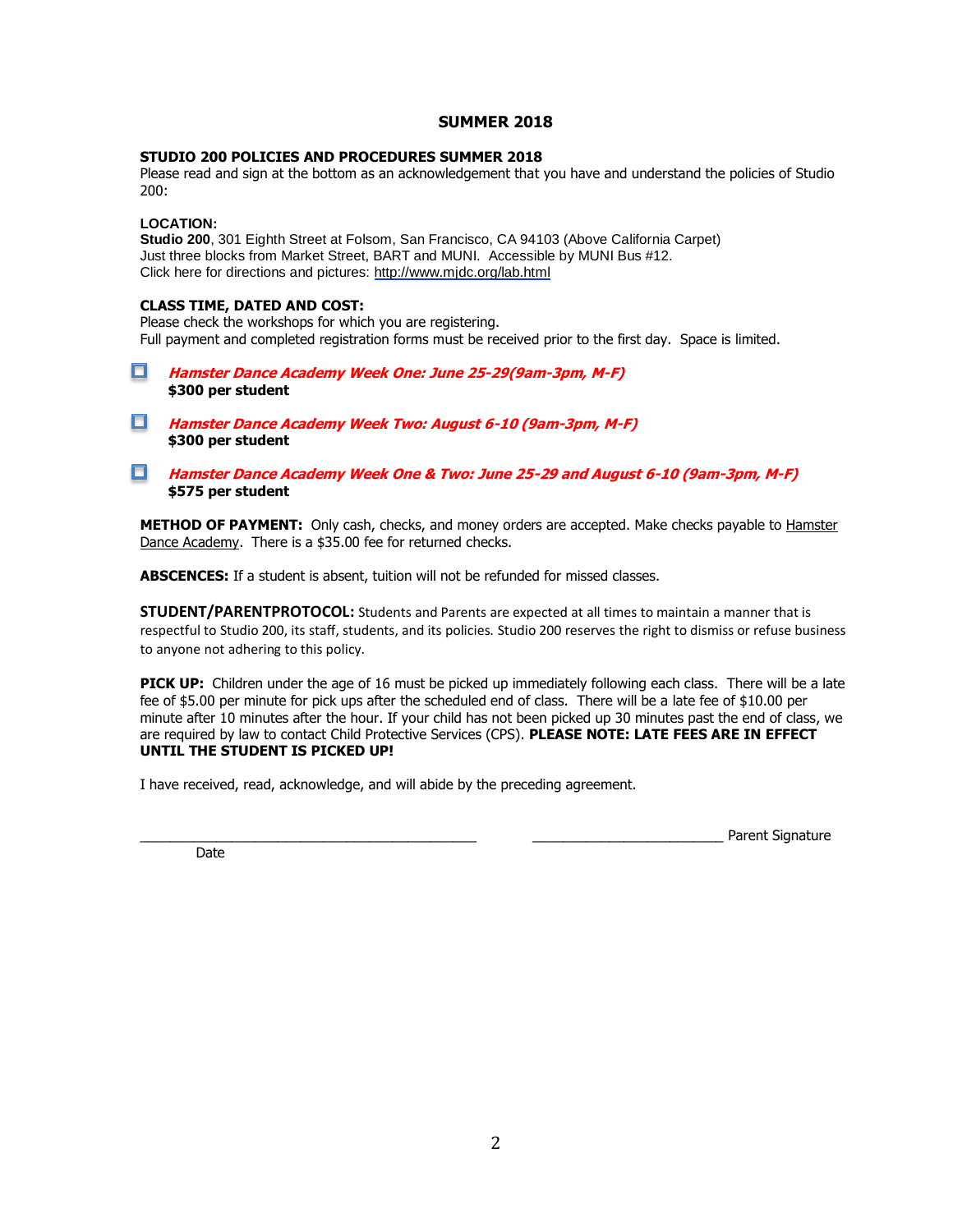# **HAMSTER DANCE @ STUDIO 200**

Mailing Address: 400 Duboce Ave., #315 San Francisco, CA 94117 415/845-9994 **[director@studio200.org](mailto:director@studio200.org)** www.Studio200.org

#### **EMEGENCY MEDICAL AUTHORIZATION FORM**

| <b>Student Medical Coverage</b> |  |  |  |  |
|---------------------------------|--|--|--|--|
|                                 |  |  |  |  |
|                                 |  |  |  |  |
|                                 |  |  |  |  |
|                                 |  |  |  |  |
|                                 |  |  |  |  |
|                                 |  |  |  |  |

#### **Emergency Authorization**

In case of emergency, I authorize Studio 200 to contact the physician, as noted in the student medical information above. I consent to appropriate medical and/or surgical procedures Studio 200 deems necessary for the abovenamed student. I accept full responsibility for all costs related to any such emergency medical care.

I agree that Studio 200 will not be liable for authorizing medical and/or surgical treatment for the above-named student and waive all claims connected with such medical and/or surgical treatment.

I have read, understood and agreed to the terms of this Authorization and Release.

Name or Parent/Guardian, if participant is under the age of 18 (Please print)

Signature Date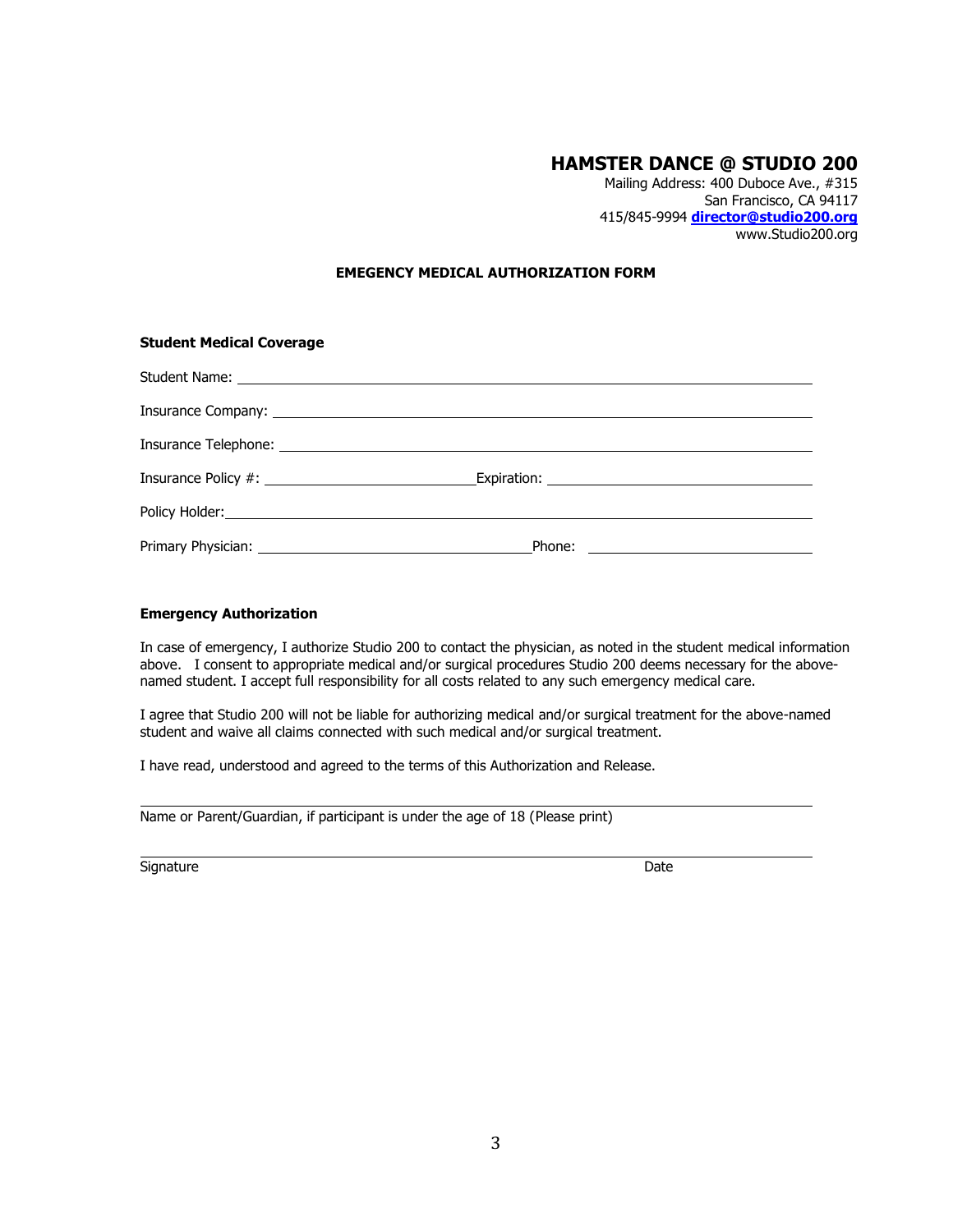#### **STUDIO 200 LLC - LIABILITY WAIVER**

I have voluntarily chosen to participate in the dance training offered by Studio 200 LLC and acknowledge that I am under no obligation to continue such dance training. I am aware that dance training and related activities carry certain risks that can result in injury, both minor and major. By my participation in dance classes or activities at Studio 200 LLC I agree to take full responsibility for not exceeding my limits, for selecting the appropriate level class and for any injury I might suffer in a class at Studio 200 LLC. Furthermore, I am aware that Studio 200 instructors, or the Studio 200 LLC Co-Directors have the right to ask me to attend another level class if they believe I could cause harm to myself or to others participating in activities above my capabilities. I understand that instructors may provide physical adjustments during class. If I do not want such physical adjustments, I will inform the instructor at each class I attend.

In consideration of the opportunity afforded me to participate in the dance training offered at Studio 200 LLC, I, on behalf of myself and my heirs, guardians, personal representatives, or assigns, do hereby release, waive, discharge, and covenant not to sue Studio 200 LLC for any and all costs, losses, damages, liabilities or claims (including without limitation arising from the negligence of any injury, accidents, illnesses (including death) or property loss, which my accrue to me in connection with any activity by me whatsoever at Studio 200 LLC.

I further expressly agree that the foregoing liability waiver is intended to be as broad and inclusive as it is permitted by the law of State of California and that if any portion thereof is held invalid, it is agreed that the remainder of the agreement shall, notwithstanding, continue in full legal force and effect.

I grant Studio 200 LLC, its representatives and employees, the right to take photographs, film or video images of me and my property while in the halls, anterooms or studios in Studio 200 LLC, as well as during offsite performances or events. I authorize Studio 200 LLC, its assigns and transferees to copyright, use and publish the same in print and/or electronically.

I agree that Studio 200 LLC may use such photographs of me with or without my name and for any lawful purpose, including for example, such purposes as publicity, illustration, advertising and Web content.

I have read the foregoing liability waiver, fully understand its terms, and understand that I am giving up substantial rights, including my right to sue. This agreement is freely and voluntarily executed.

\_\_\_\_\_\_\_\_\_\_\_\_\_\_\_\_\_\_\_\_\_\_\_\_\_\_\_\_\_\_\_\_\_\_\_\_\_\_\_\_\_\_\_\_\_\_\_\_\_ \_\_\_\_\_\_\_\_\_\_\_\_\_\_\_\_\_\_\_\_

\_\_\_\_\_\_\_\_\_\_\_\_\_\_\_\_\_\_\_\_\_\_\_\_\_\_\_\_\_\_\_\_\_\_\_\_\_\_\_\_\_\_\_\_\_\_\_\_\_\_ \_\_\_\_\_\_\_\_\_\_\_\_\_\_\_\_\_

By signature below, I further understand and acknowledge: that Studio 200 LLC has the right to refuse services and classes to any individual at anytime; that all class discounts have an expiration date, after which time, the classes are no longer valid; that classes are non-transferrable; and that I have read and accept Studio 200 LLC's Rules of Conduct.

Print Name

Signature Date Date Communications and the Communications of the Date Date

(FOR USE BY PARENT OR LEGAL GUARDIAN OF PARTICIPANT UNDER 18 YEARS OF AGE) I represent that I am a parent/legal guardian of the minor named above and I agree that the liability waiver and policies acknowledgement contained herein binds me and said minor to all of the terms thereof.

Parent or Legal Guardian (Print and Signature) Date

\_\_\_\_\_\_\_\_\_\_\_\_\_\_\_\_\_\_\_\_\_\_\_\_\_\_\_\_\_\_\_\_\_\_\_\_\_\_\_\_\_\_\_\_\_\_\_\_\_